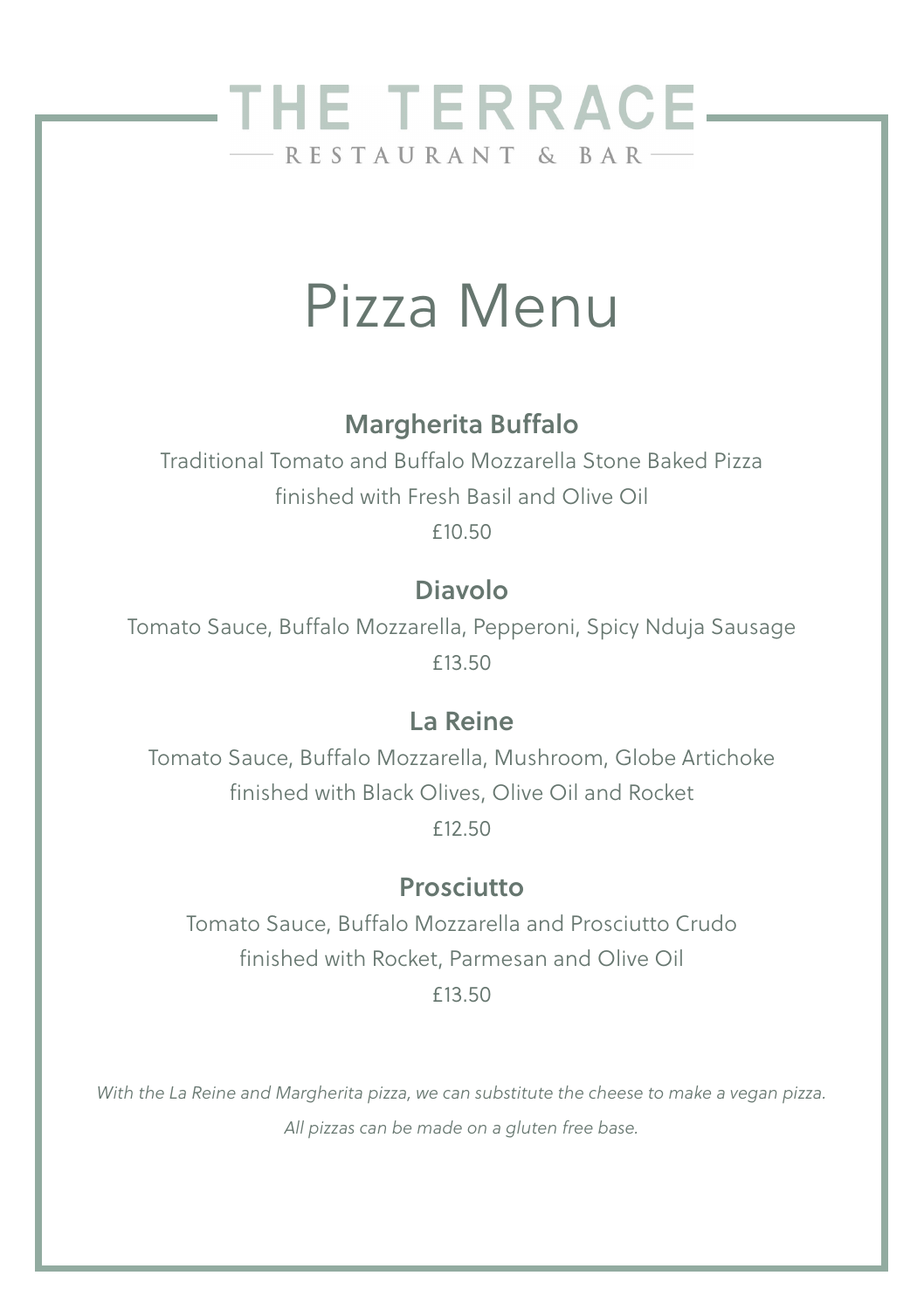## THE TERRACE\_  $-RESTAURANT & BAR$

# Two Course Pizza Menu

### Antipasto

A selection of Fennel Seed Salami, Mortadella Bologna, Prosciutto Crudo with Mini-Mozzarella Chili Jam, Olives, Caper Berries, Walled Garden Salad and Delivita Pizza with Red Onion, Garlic & Rosemary

#### Pizzas

#### Margherita Buffalo

Traditional Tomato and Buffalo Mozzarella Stone Baked Pizza finished with Fresh Basil and Olive Oil

#### Diavolo

Tomato Sauce, Buffalo Mozzarella, Pepperoni, Spicy Nduja Sausage

#### La Reine

Tomato Sauce, Buffalo Mozzarella, Mushroom, Globe Artichoke finished with Black Olives, Olive Oil and Rocket

#### Prosciutto

Tomato Sauce, Buffalo Mozzarella and Prosciutto Crudo finished with Rocket, Parmesan and Olive Oil

*With the La Reine and Margherita pizza, we can substitute the cheese to make a vegan pizza. All pizzas can be made on a gluten free base.*

## £25 per person